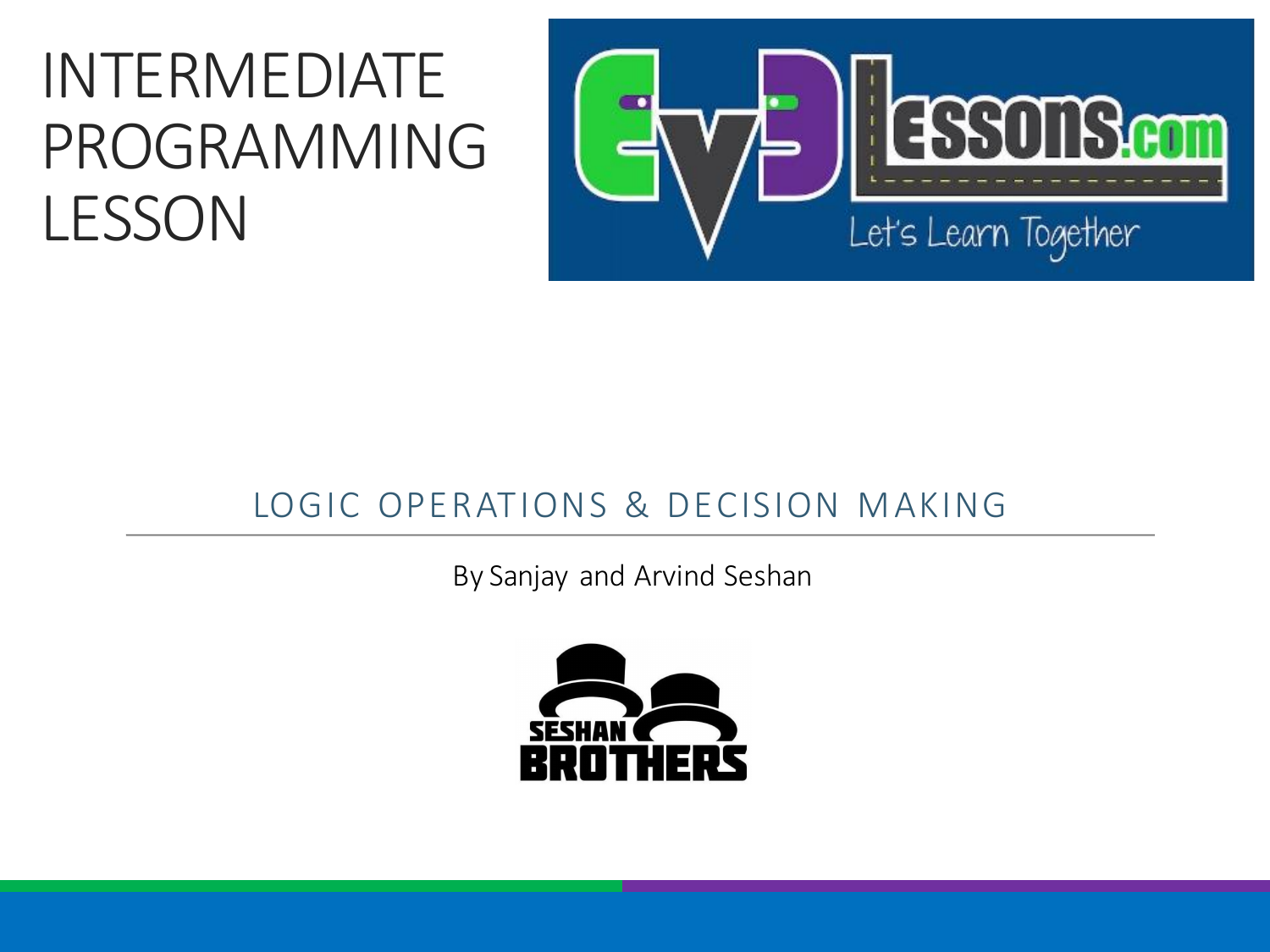### Lesson Objectives

Learn what the Logic Block does

Learn how to use the Logic Block

Prerequisites: Data Wires, Sensor Blocks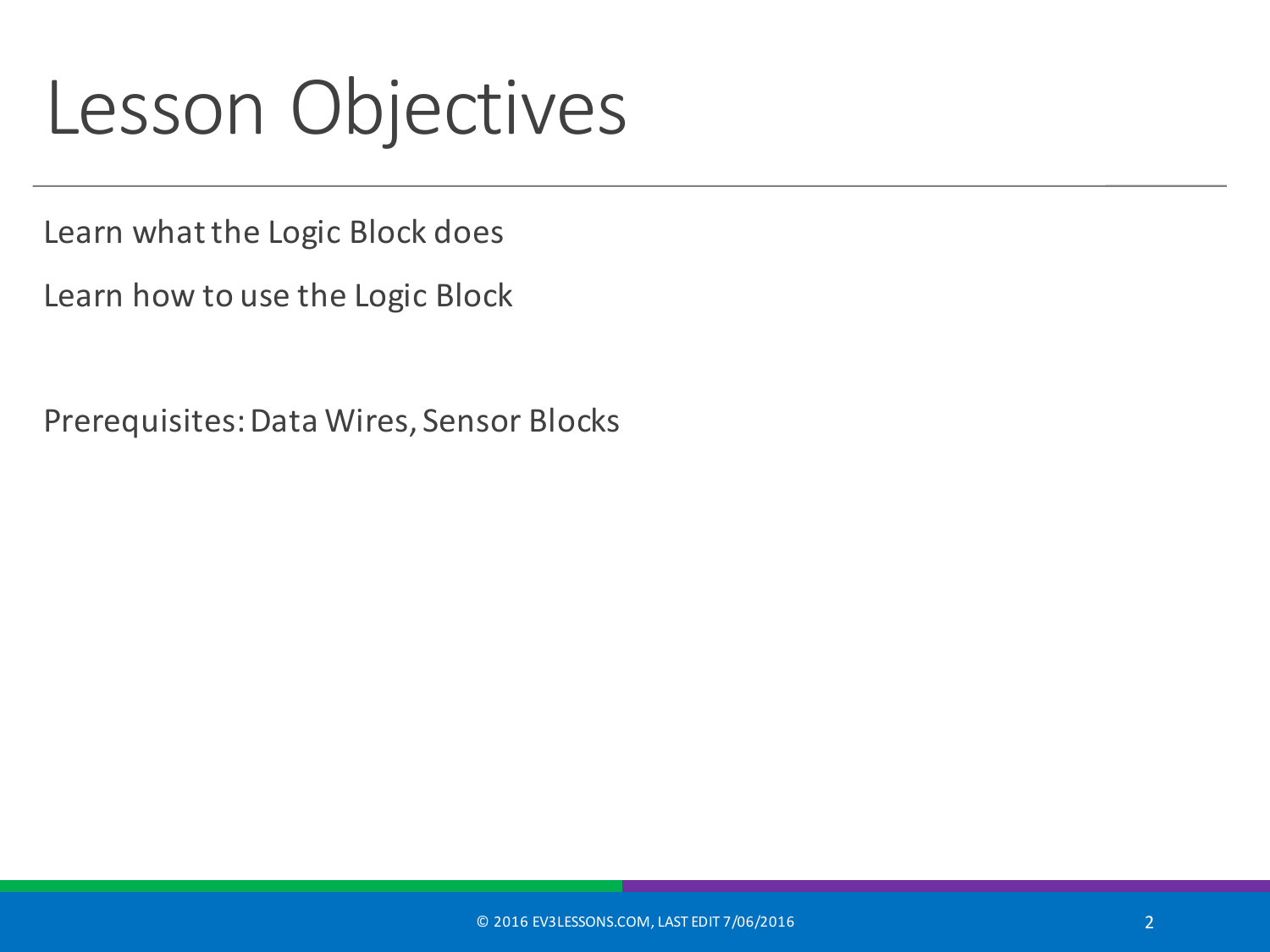# Logic Operations Block

The Logic Bock does a Logic operation on its inputs, and outputs the result

A Logic Block takes inputs that are True or False, and produces a True or False output 

Logic values can be used as inputs into loop exists and switch conditions.

It is found in the Red Programming Pallet tab





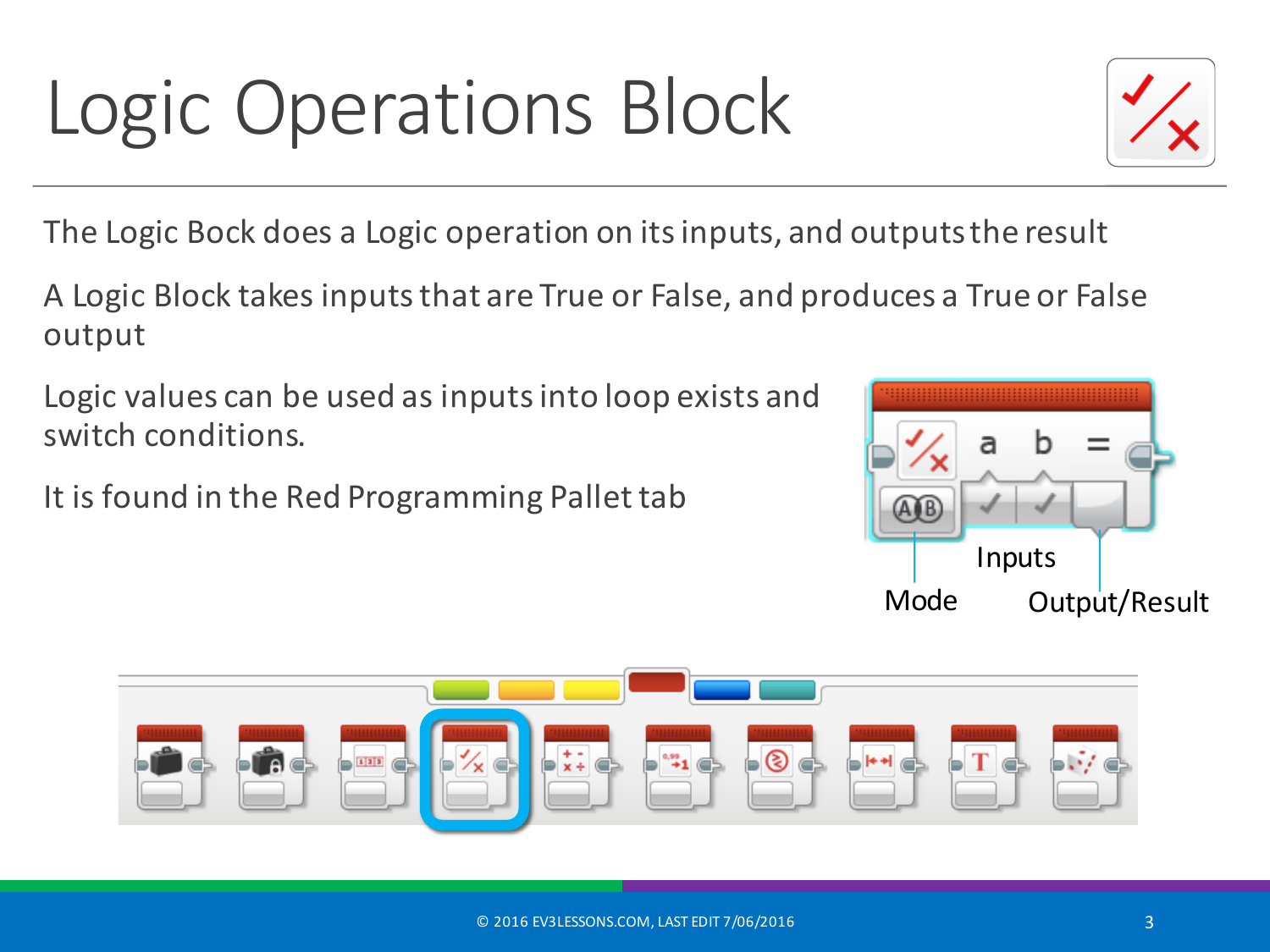## Different Modes in the Logic Block

| <b>Icon</b> | <b>Mode</b> | <b>Inputs</b> | <b>Output/Result</b>                                                                                                                                               |
|-------------|-------------|---------------|--------------------------------------------------------------------------------------------------------------------------------------------------------------------|
|             | <b>AND</b>  | A, B          | True if both A and B are both true, otherwise<br>the result is False                                                                                               |
|             | <b>OR</b>   | A, B          | • True if either A $or B$ (or both) is/are True. The<br>result is False if both A and B are False                                                                  |
|             | <b>XOR</b>  | A, B          | • True only if one (and exactly one) of A and B is<br><b>True</b><br>The result is False if both A and B are True<br>The result is False if both A and B are False |
|             | <b>NOT</b>  | A             | Outputs the opposite of what you input.<br>The result is True if A is False<br>The result is False if A is True                                                    |

The icons are Venn Diagrams. The dark shaded areas identify what needs to happen for the block to output True.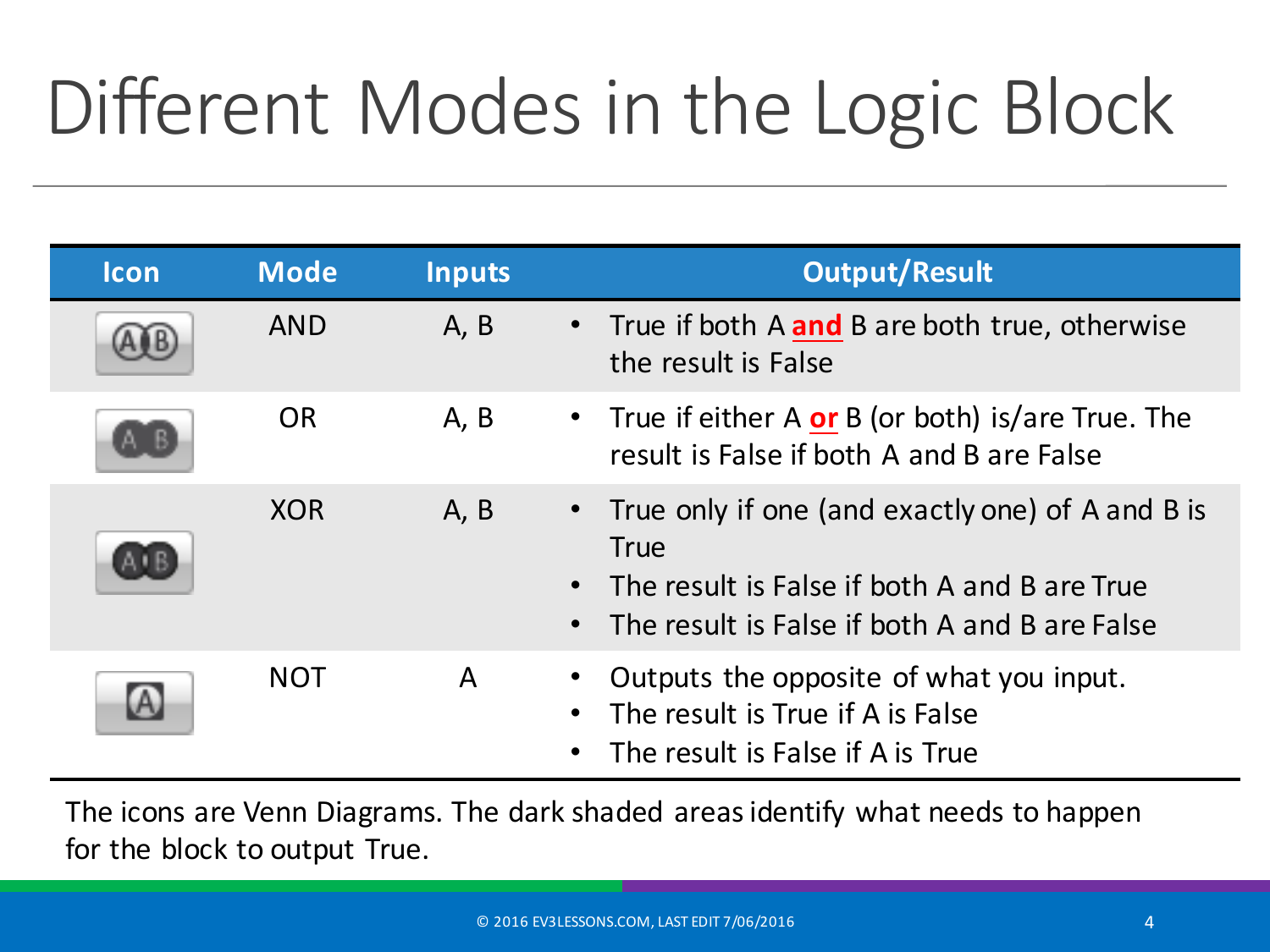## Logic Blocks in Three Easy Steps

**CHALLENGE:** Make your robot drive forward until EITHER the Touch Sensor is pressed or the Color Sensor detects black.

- **STEP 1:** Turn the motors on
- **STEP 2:** Add the Logic and Sensor Blocks
	- A. Use a Logic Block in the OR mode
	- B. Add the inputs: Take a color sensor and a touch sensor blocks and wire them into the Logic Block as inputs

#### **STEP 3:** Add a Loop and loop exit condition:

- Place the Sensor and Logic Blocks in a loop
- $\circ$  For the exit condition of the loop, select logic. Wire the result of the Logic Block into the exit condition



 $\circ$  If the result of STEP 2 is True, you should exit the loop and stop the robot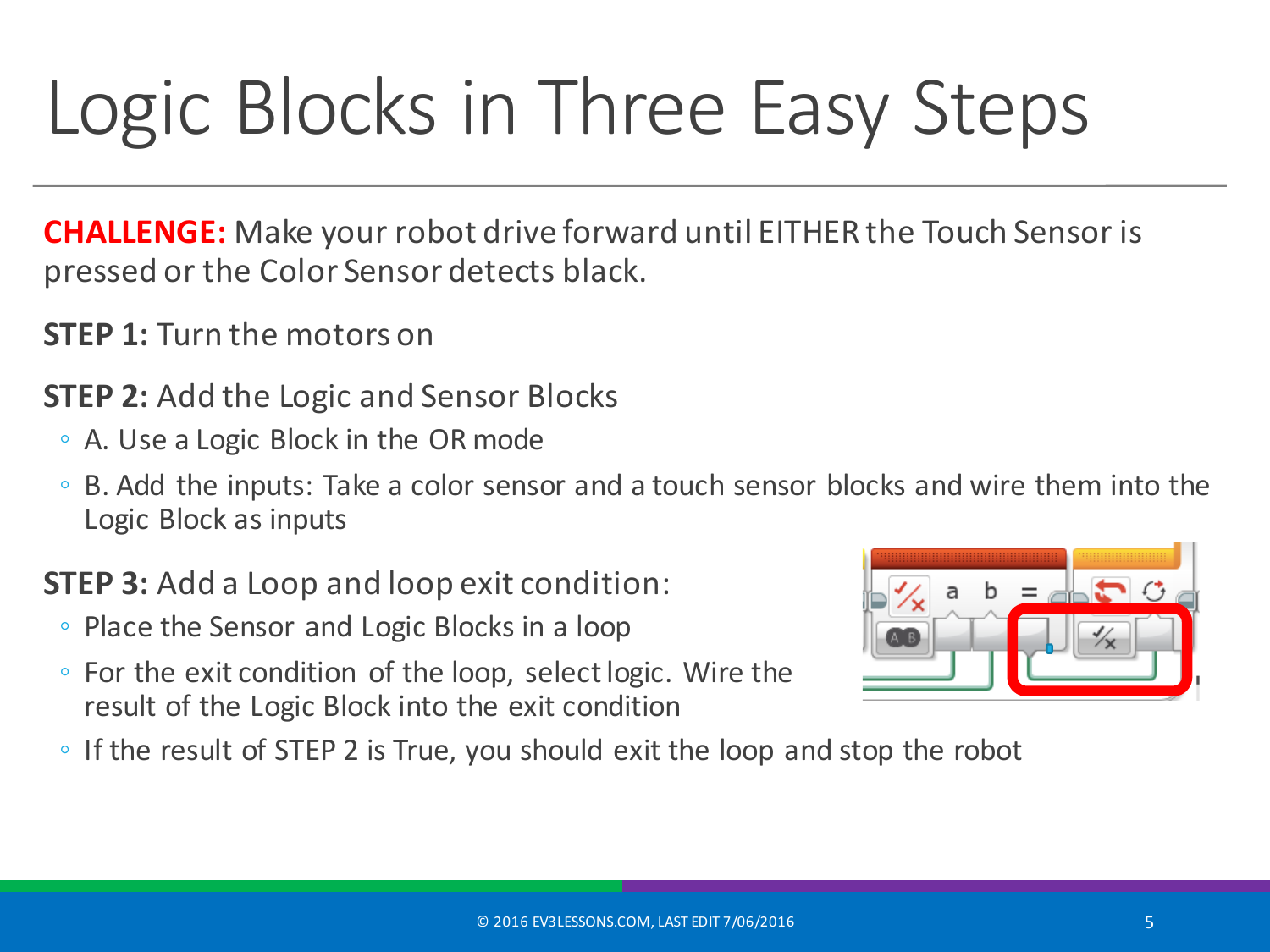### Challenge Solution

#### STEP<sub>1</sub>